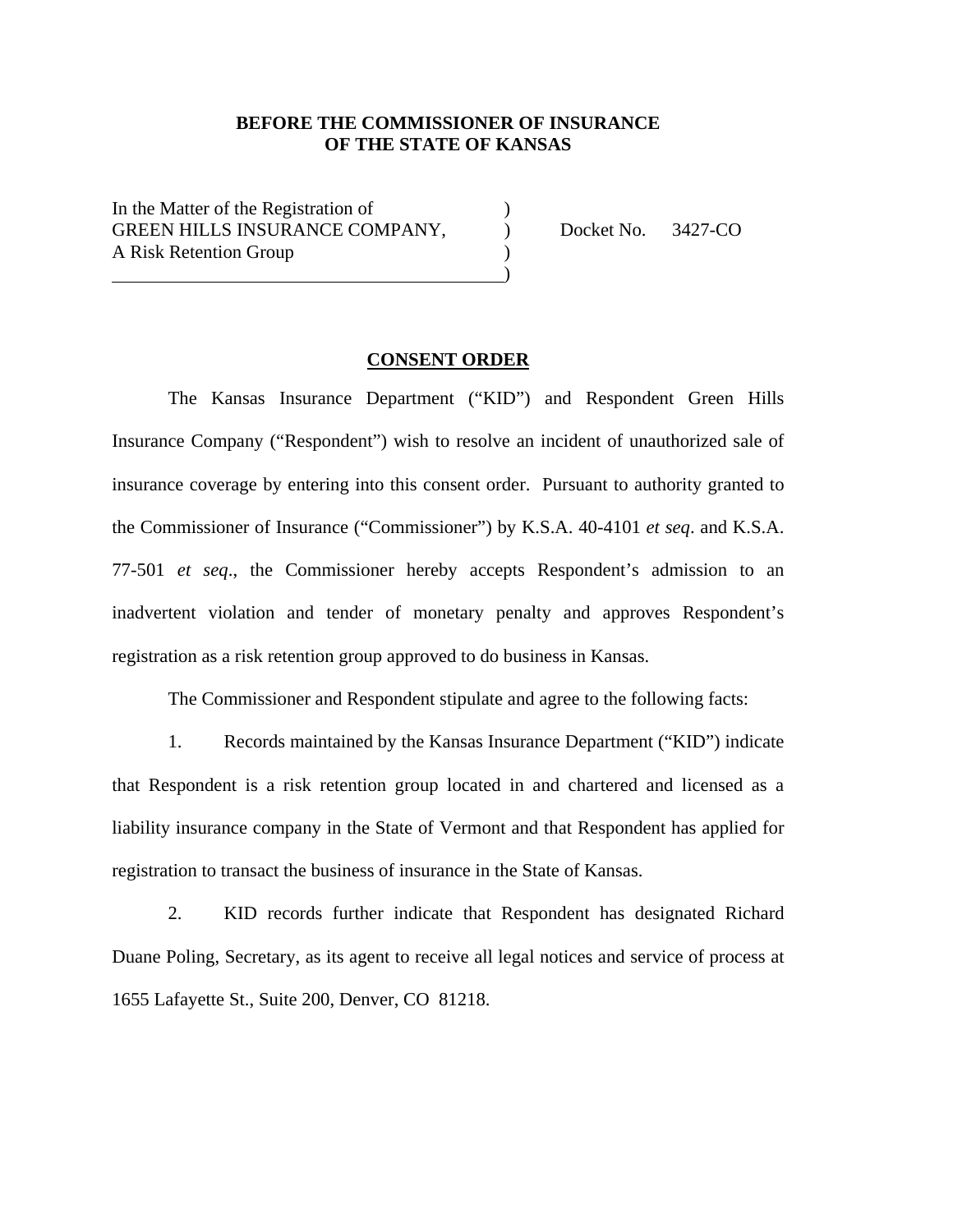3. On or about October 20, 2004, KID received notice from the Kansas Health Care Stabilization Fund ("Fund") that a Kansas health care provider had submitted notice of basic coverage naming Respondent as his insurer effective February 15, 2003.

4. At that time, and at the time of the notice, Respondent was not authorized to do business in Kansas.

5. Respondent has submitted its application for registration, dated March 1 and 2, 2004, to do business in Kansas, and KID staff has indicated that it is acceptable.

6. Respondent's application indicates that the risk retention group is newly organized and exists primarily to serve providers of employer-sponsored health care services in a corporate setting under a contract with CHD Meridian Healthcare.

7. Respondent admits assuming the professional liability exposure of a Kansas resident prior to approval by KID, agrees to pay a monetary penalty of \$100, acknowledges notice of a right to hearing on the matter, and waives its right to hearing.

### **APPLICABLE LAW**

8. "If the commissioner determines after notice and opportunity for a hearing that any person has engaged or is engaging in any act or practice constituting a violation of any provision of Kansas insurance statutes or any rule and regulation or order thereunder, the commissioner may in the exercise of discretion, order any one or more of the following: (1) Payment of a monetary penalty of not more than \$1,000 for each and every act or violation, unless the person knew or reasonably should have known such person was in violation . . ., in which case the penalty shall be not more than \$2,000 for each and every act or violation;  $\dots$ " K.S.A. 40-2,125(a).

9. Before offering insurance in Kansas, risk retention groups chartered in foreign states must submit designated organizational and financial information to the Commissioner and designate the Commissioner as agent for service of process. K.S.A. 40-4103.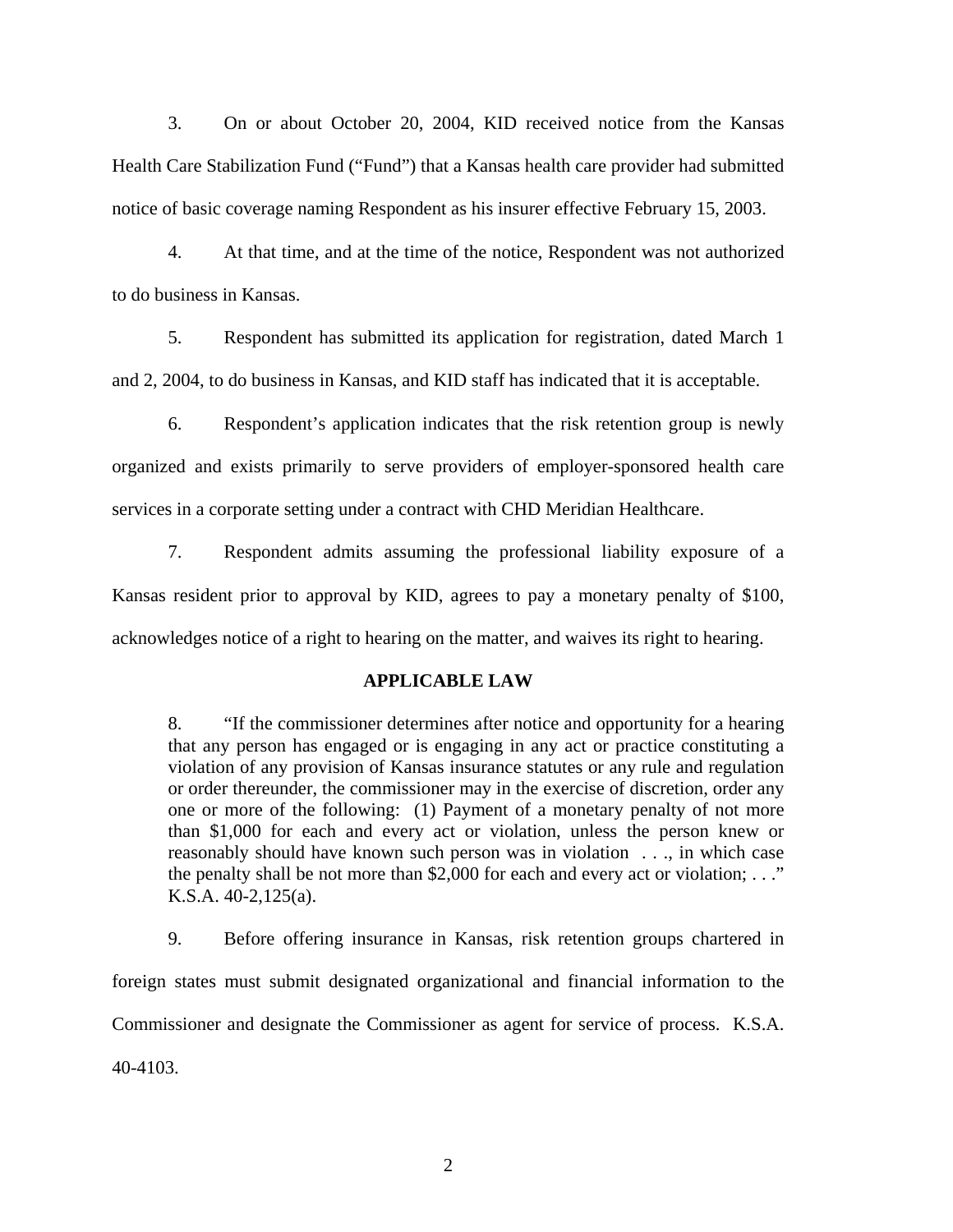## **CONCLUSIONS OF LAW**

10. The Commissioner concludes that Respondent provided coverage for the professional liability exposure of a Kansas resident prior to approval by KID in violation of K.S.A. 40-4103.

11. The Commissioner concludes that Respondent is therefore subject to penalties pursuant to K.S.A. 40-2,125(a).

12. The Commissioner find that Respondent's tender of \$100 should be accepted to resolve the matter of a single inadvertent violation.

**IT IS THEREFORE ORDERED BY THE COMMISSIONER OF INSURANCE** that GREEN HILLS INSURANCE COMPANY SHOULD BE AND IS HEREBY ASSESSED A MONETARY PENALTY OF \$100.00. **IT IS FURTHER ACKNOWLEDGED** that the registration of Green Hills Insurance Company to do business in Kansas conforms with statutory requirements and is accepted.

**IT IS SO ORDERED THIS \_3rd\_ DAY OF MARCH, 2005, IN THE CITY OF TOPEKA, COUNTY OF SHAWNEE, STATE OF KANSAS.** 



 $\angle$ s/ Sandy Praeger $\angle$ Sandy Praeger Commissioner of Insurance

 $\angle$ s/ John W. Campbell $\angle$ John W. Campbell General Counsel